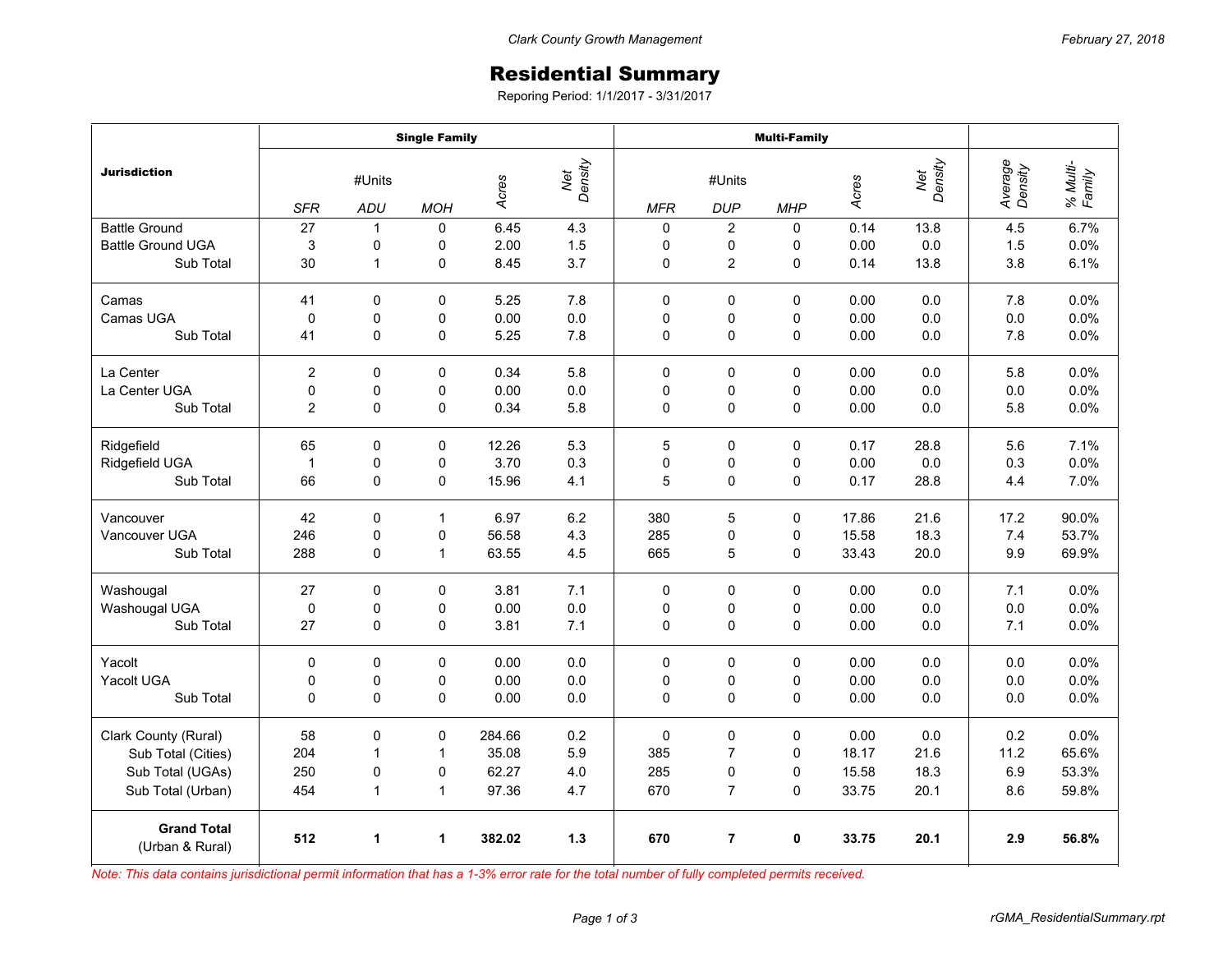

## **Residential Density**